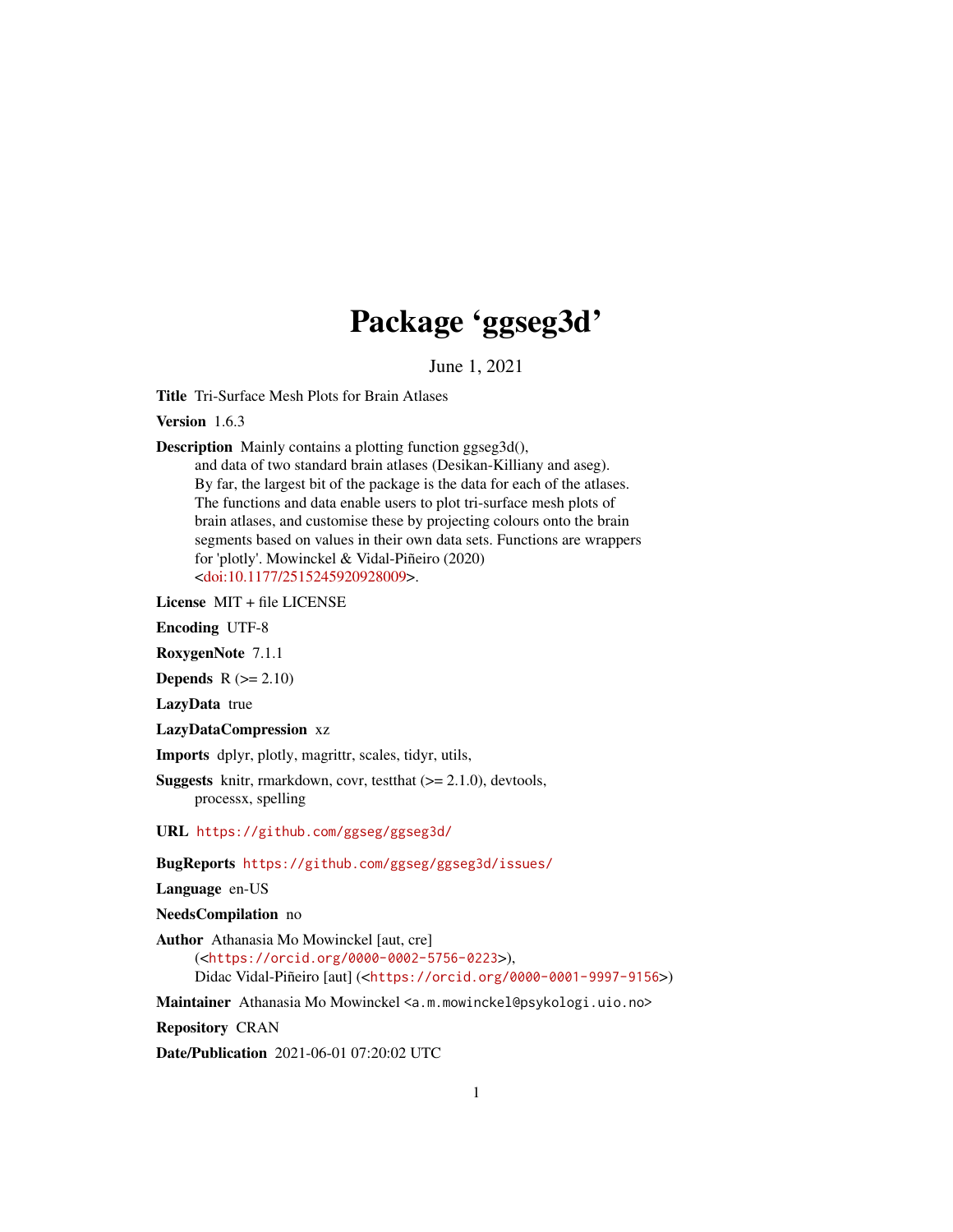## <span id="page-1-0"></span>R topics documented:

add\_glassbrain *Add glass brain to ggseg3d plot*

### Description

Adds a translucent brain on top of a ggseg3d plot to create a point of reference, particularly important for sub-cortical plots.

#### Usage

```
add_glassbrain(
 p,
 hemisphere = c("left", "right"),
 colour = "#cecece",
 opacity = 0.3)
```
#### Arguments

| p          | plotly object                                        |
|------------|------------------------------------------------------|
| hemisphere | string. hemisphere to plot ("left" or "right")       |
| colour     | string. colour to give the glass brain               |
| opacity    | numeric. transparency of the glass brain (0-1 float) |

#### Value

plotly object with glass brain tri-surface mesh

```
library(dplyr)
ggseg3d(atlas="aseg_3d") %>%
  add_glassbrain("left")
```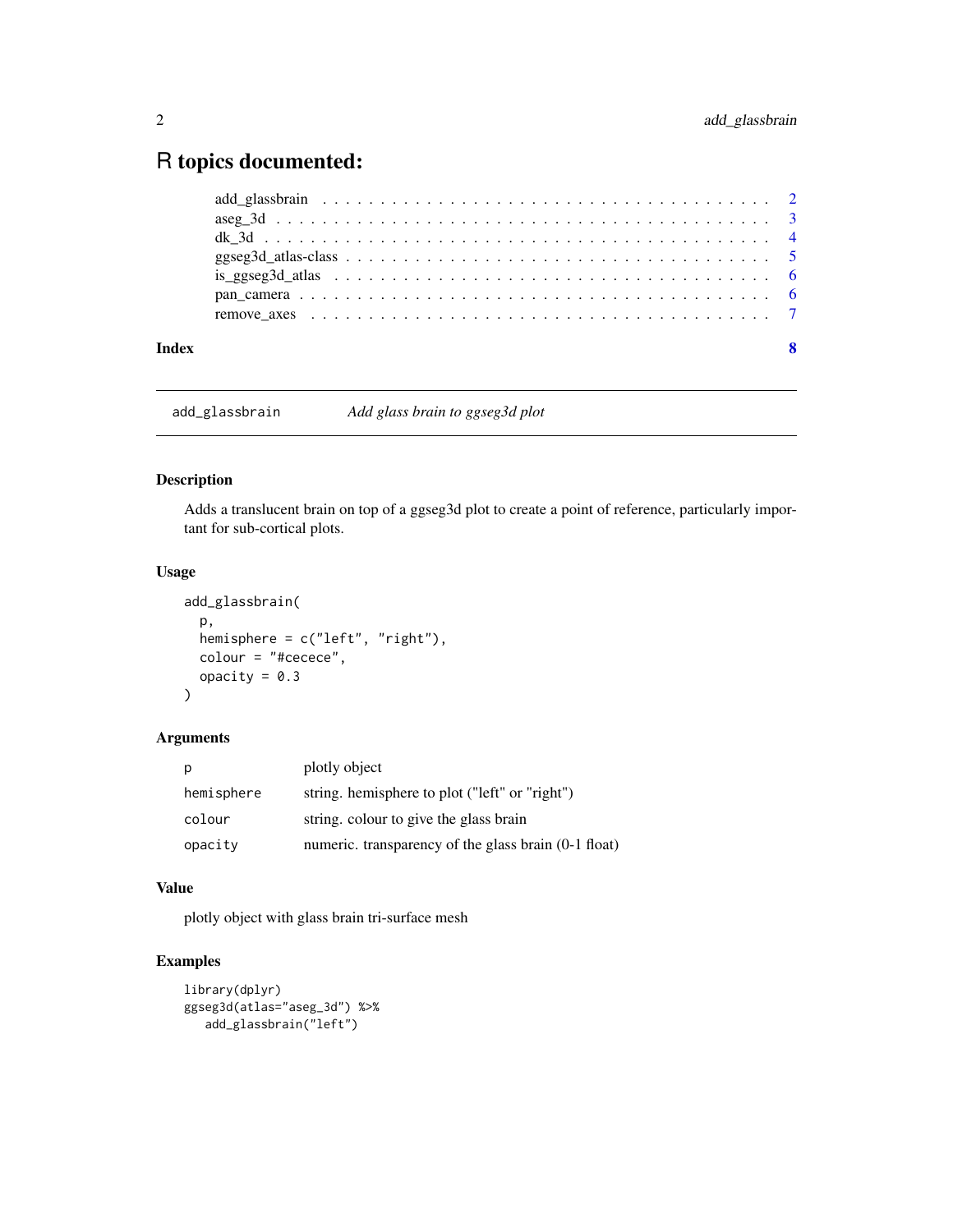<span id="page-2-1"></span><span id="page-2-0"></span>

#### Description

Coordinate data for the subcortical parcellations implemented in FreeSurfer.

#### Usage

data(aseg\_3d)

#### Format

A tibble with 4 observations and a nested data.frame surf type of surface ('inflated' or 'white') hemi hemisphere ('left" or 'right') data data.frame of necessary variables for plotting atlas String. atlas name roi numbered region from surface annot concatenated region name label label 'hemi\_annot' of the region mesh list of meshes in two lists: vb and it region name of region in full colour HEX colour of region

#### References

Fischl et al., (2002). Neuron, 33:341-355 [\(PubMed\)](https://pubmed.ncbi.nlm.nih.gov/11832223/)

#### See Also

Other ggseg3d\_atlases: [dk\\_3d](#page-3-1)

#### Examples

data(aseg\_3d)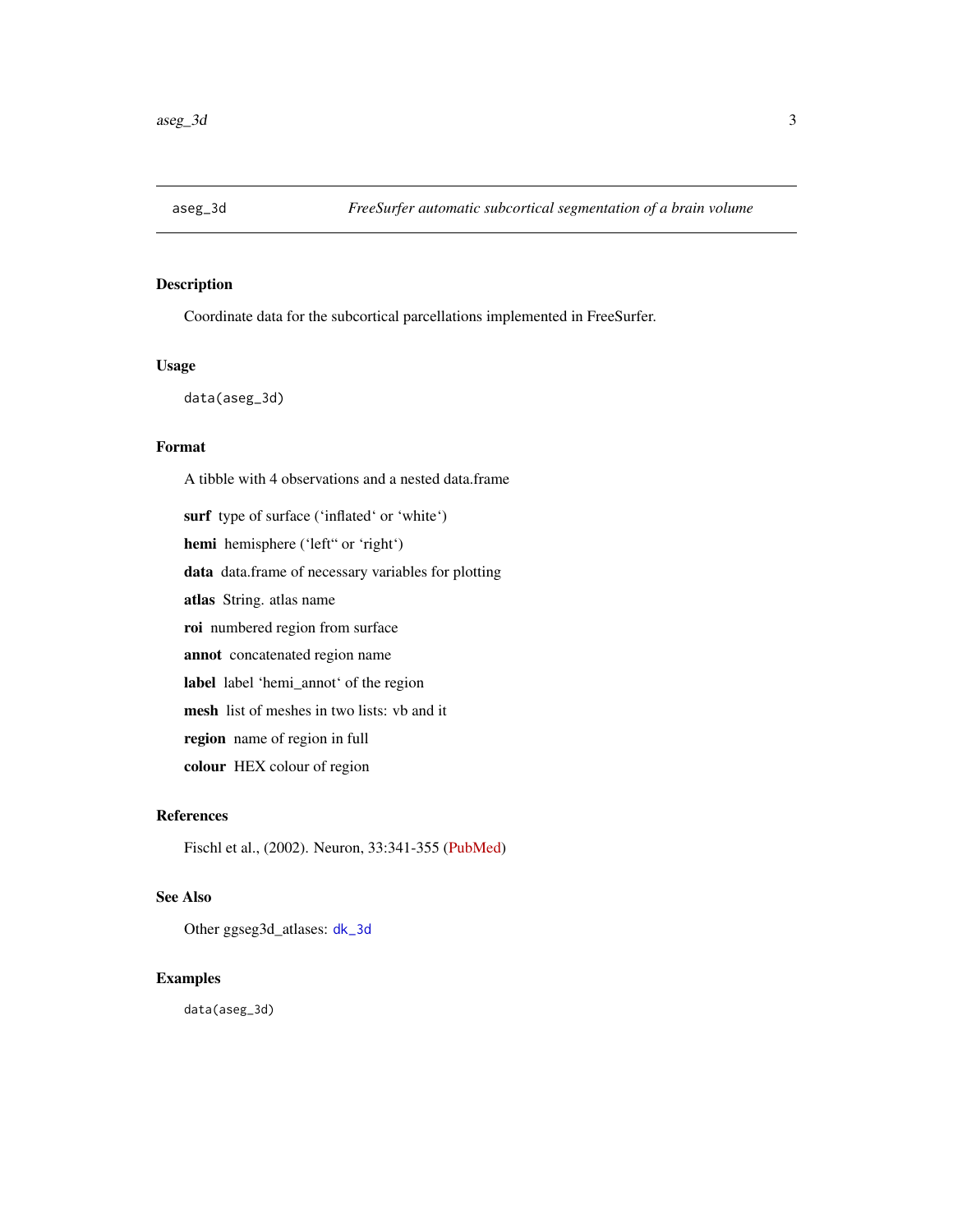#### <span id="page-3-1"></span><span id="page-3-0"></span>Description

Mesh data for the Desikan-Killiany Cortical atlas, with 40 regions in on the cortical surface of the brain.

### Usage

data(dk\_3d)

#### Format

A tibble with 4 observations and a nested data.frame

surf type of surface ('inflated' or 'white') hemi hemisphere ('left" or 'right') data data.frame of necessary variables for plotting atlas String. atlas name roi numbered region from surface annot concatenated region name label label 'hemi\_annot' of the region mesh list of meshes in two lists: vb and it acronym abbreviated name of annot lobe lobe localization region name of region in full colour HEX colour of region

#### Details

A nested tibble for all available surfaces and hemispheres

#### References

Fischl et al. (2004) Cerebral Cortex 14:11-22 [\(PubMed\)](https://academic.oup.com/cercor/article/14/1/11/433466)

#### See Also

Other ggseg3d\_atlases: [aseg\\_3d](#page-2-1)

#### Examples

data(dk\_3d)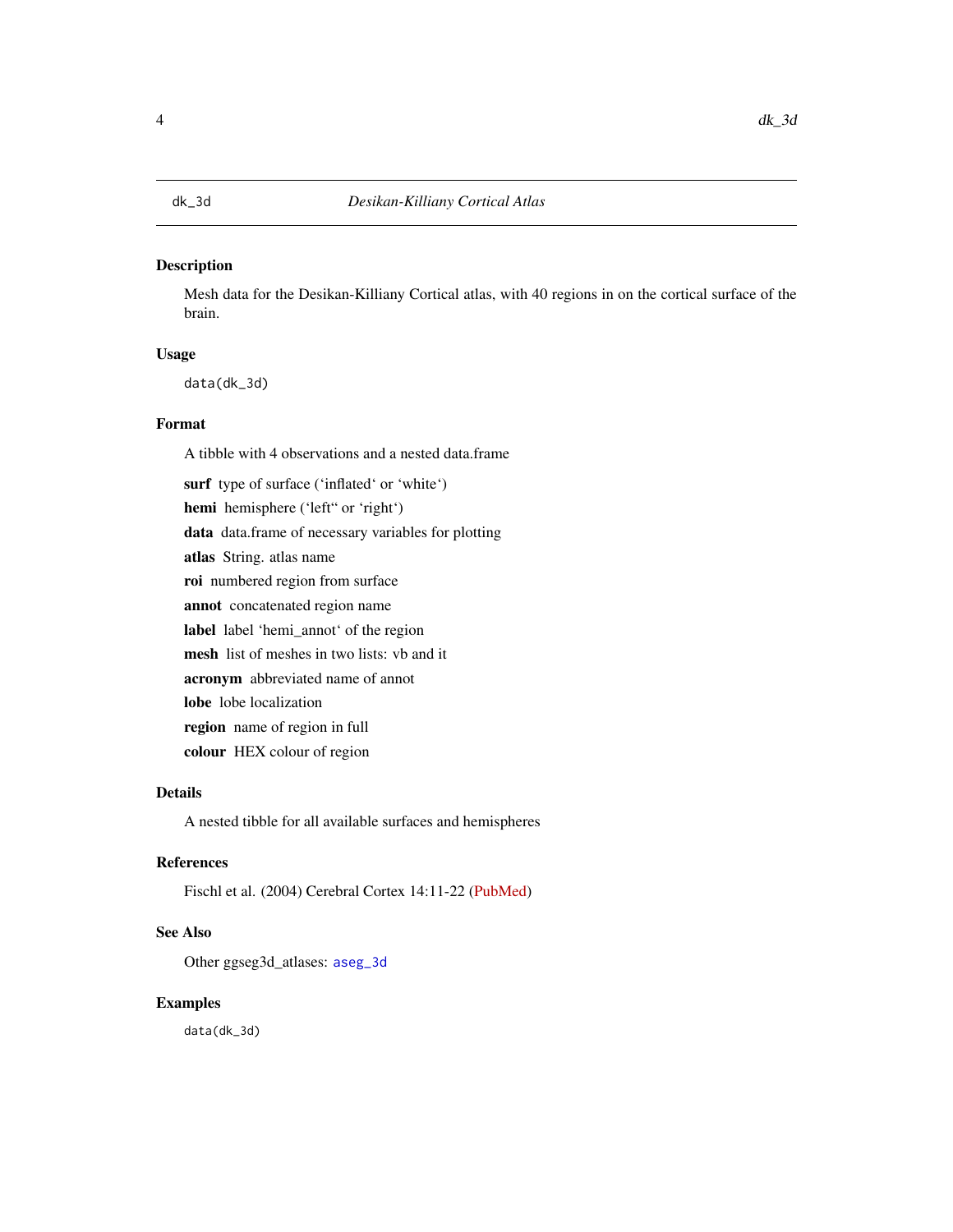<span id="page-4-0"></span>ggseg3d\_atlas-class *'ggseg3d\_atlas' class*

#### Description

The 'ggseg\_3datlas' class is a subclass of ['data.frame'][base::data.frame()], created in order to have different default behaviour. It heavily relies on the "tibble" ['tbl\_df'][tibble::tibble()]. [tidyverse](https://www.tidyverse.org/packages/), including [dplyr](http://dplyr.tidyverse.org/), [ggplot2](http://ggplot2.tidyverse.org/), [tidyr](http://tidyr.tidyverse.org/), and [readr](http://readr.tidyverse.org/).

#### Usage

```
as_ggseg3d_atlas(x, return = FALSE)
```
#### Arguments

| X      | data.frame to be made a ggseg-atlas |
|--------|-------------------------------------|
| return | return logical                      |

#### Value

an object of class 'ggseg3d\_atlas'. A nested tibble of different brain surface shapes, hemispheres and tri-surface mesh information for different brain regions in a specific atlas.

#### Properties of 'ggseg3d\_atlas'

Objects of class 'ggseg3d\_atlas' have: \* A 'class' attribute of 'c("ggseg3d\_atlas", "tbl\_df", "tbl", "data.frame")'. \* A base type of '"list"', where each element of the list has the same [NROW()]. \* A lot of this script and its functions are taken from the ['tibble'][tibble::tibble()]-package

#### See Also

[tibble()], [as\_tibble()], [tribble()], [print.tbl()], [glimpse()]

```
tmp <- as.data.frame(dk_3d)
class(tmp)
new_atlas <- as_ggseg3d_atlas(tmp)
class(new_atlas)
```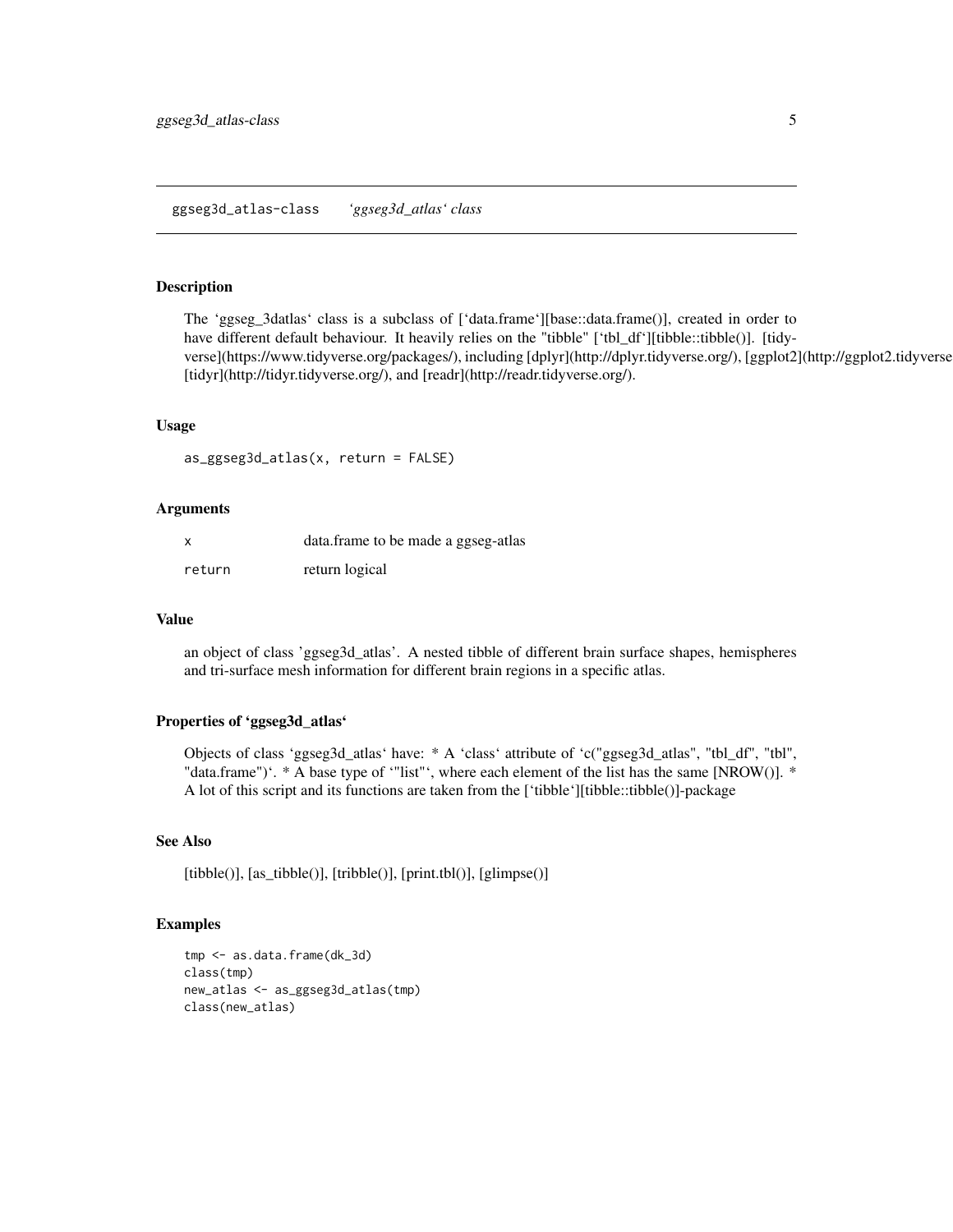<span id="page-5-0"></span>is\_ggseg3d\_atlas *Check if is ggseg\_atlas-class*

#### Description

Check if is ggseg\_atlas-class

#### Usage

is\_ggseg3d\_atlas(x)

#### Arguments

x atlas object to check

#### Value

logical

pan\_camera *Pan camera position of ggseg3d plot*

#### Description

The default position for plotly mesh plots are not satisfying for brain plots. This convenience function can pan the camera to lateral or medial view, or to custom made views if you are plotly savvy.

#### Usage

pan\_camera(p, camera, aspectratio = 1)

#### Arguments

| p           | plotly object       |
|-------------|---------------------|
| camera      | string or list.     |
| aspectratio | camera aspect ratio |

#### Value

plotly object

```
library(dplyr)
ggseg3d() %>%
  pan_camera("right lateral")
```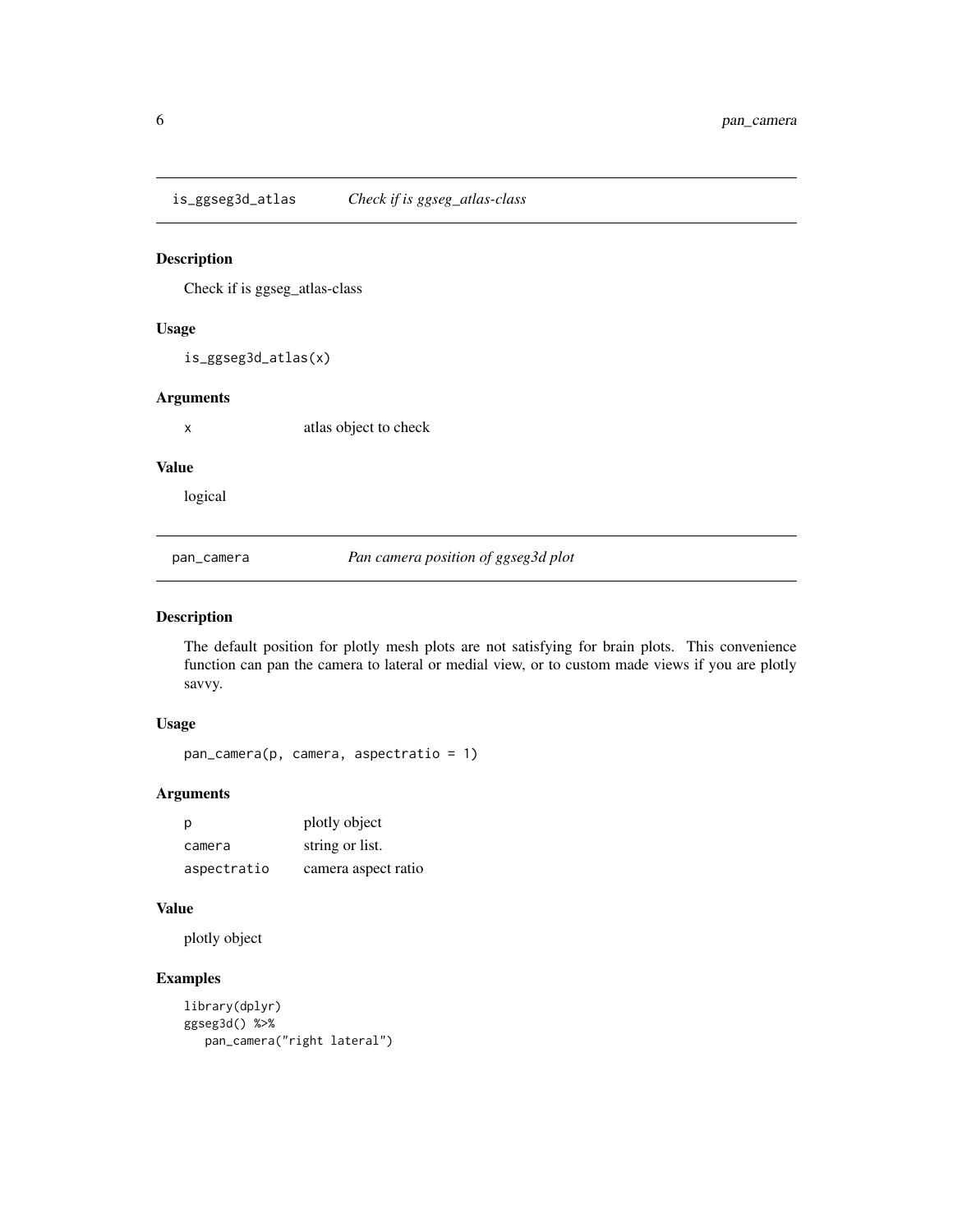<span id="page-6-0"></span>

#### Description

When publishing data visualisation in 3d mesh plots in general the axes are not important, at least they are not for ggseg3d, where the axis values are arbitrary.

#### Usage

```
remove_axes(p)
```
#### Arguments

p plotly object

#### Value

plotly object without axes

```
library(magrittr)
ggseg3d() %>%
  remove_axes()
```